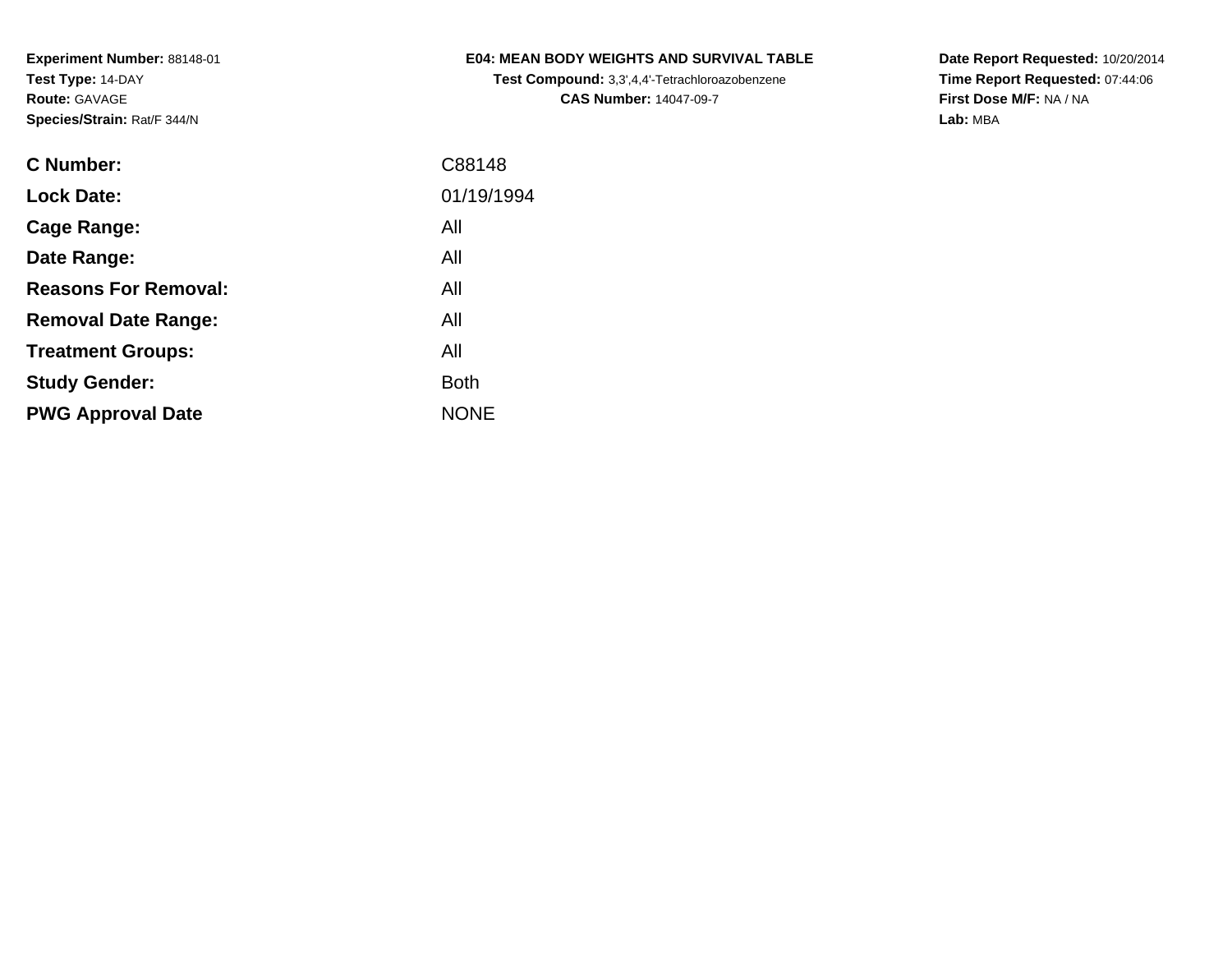#### **E04: MEAN BODY WEIGHTS AND SURVIVAL TABLE**

**Test Compound:** 3,3',4,4'-Tetrachloroazobenzene

**CAS Number:** 14047-09-7

**Date Report Requested:** 10/20/2014**Time Report Requested:** 07:44:06**First Dose M/F:** NA / NA**Lab:** MBA

#### **MALE**

| <b>DAY</b>                | 0 MG/KG |   |       | <b>MG/KG</b><br>12.5 |   |       | 32 MG/KG    |   |       | 80 MG/KG    |             |
|---------------------------|---------|---|-------|----------------------|---|-------|-------------|---|-------|-------------|-------------|
|                           | WT(g)   | N | WT(g) | % OF CNTL N          |   | WT(g) | % OF CNTL N |   | WT(g) | % OF CNTL N |             |
|                           | 122.7   | 5 | 125.3 | 102.1                | 5 | 126.0 | 102.6       | 5 | 127.5 | 103.9       | 5           |
|                           | 152.8   | 5 | 149.7 | 97.9                 | 5 | 147.7 | 96.7        | 5 | 152.5 | 99.8        | $5^{\circ}$ |
| 17                        | 195.6   | 5 | 191.1 |                      | 5 | 185.6 |             | 5 | 195.0 |             |             |
| <b>TERM</b><br><b>SAC</b> | 195.6   | 5 | 191.1 | 97.7                 | 5 | 185.6 | 94.9        | 5 | 195.0 | 99.7        | $\mathbf b$ |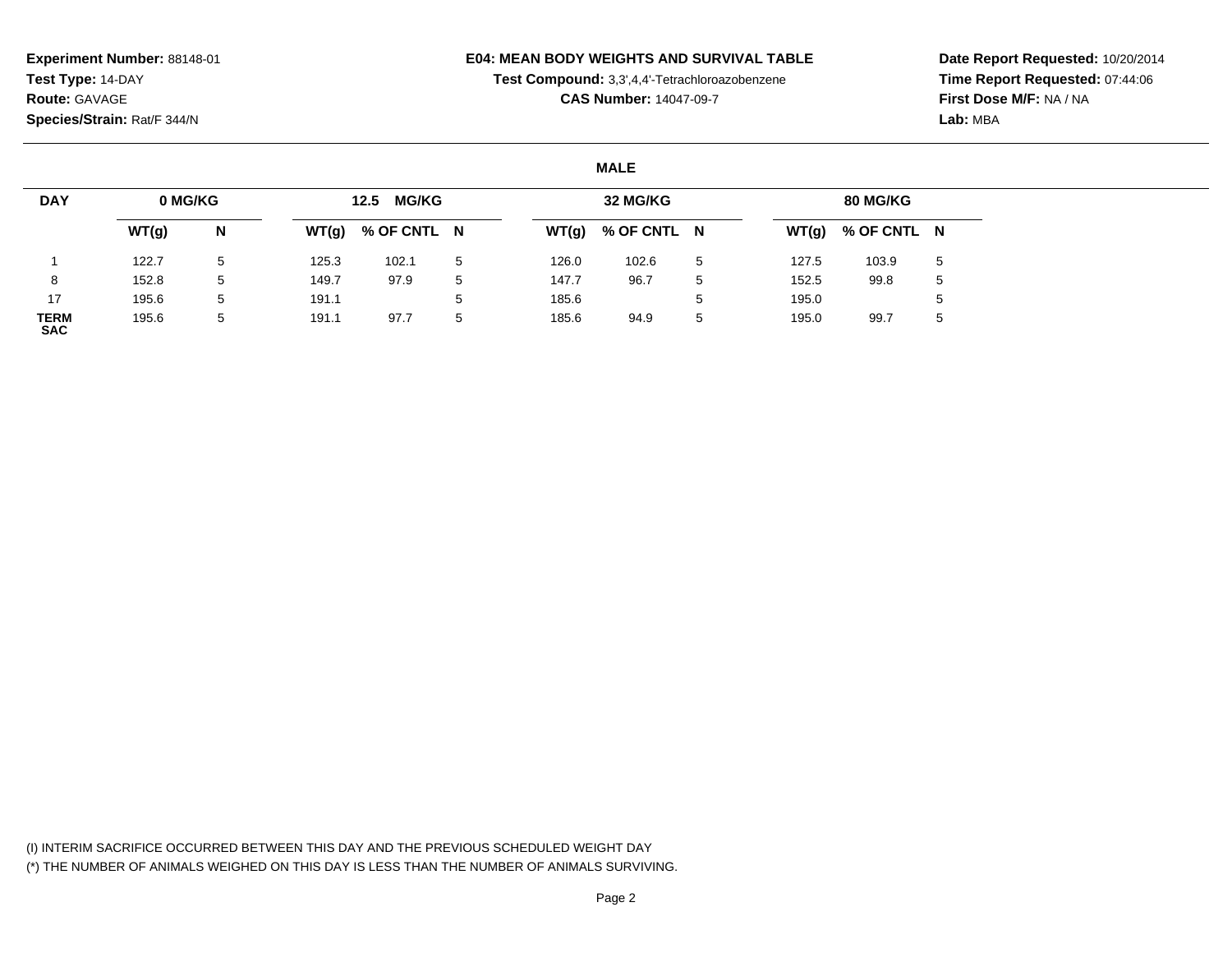### **E04: MEAN BODY WEIGHTS AND SURVIVAL TABLE**

**Test Compound:** 3,3',4,4'-Tetrachloroazobenzene

**CAS Number:** 14047-09-7

**Date Report Requested:** 10/20/2014**Time Report Requested:** 07:44:06**First Dose M/F:** NA / NA**Lab:** MBA

#### **MALE**

| <b>DAY</b>          |       | <b>MG/KG</b><br>200 |   |       | <b>MG/KG</b><br>500 |   |
|---------------------|-------|---------------------|---|-------|---------------------|---|
|                     |       | $WT(g)$ % OF CNTL N |   |       | $WT(g)$ % OF CNTL N |   |
|                     | 125.0 | 101.8               | 5 | 127.3 | 103.7               | 5 |
| 8                   | 149.3 | 97.7                | 5 | 153.3 | 100.3               | 5 |
| 17                  | 189.8 |                     | 5 | 197.6 |                     | ა |
| <b>TERM<br/>SAC</b> | 189.8 | 97.0                | 5 | 197.6 | 101.0               | 5 |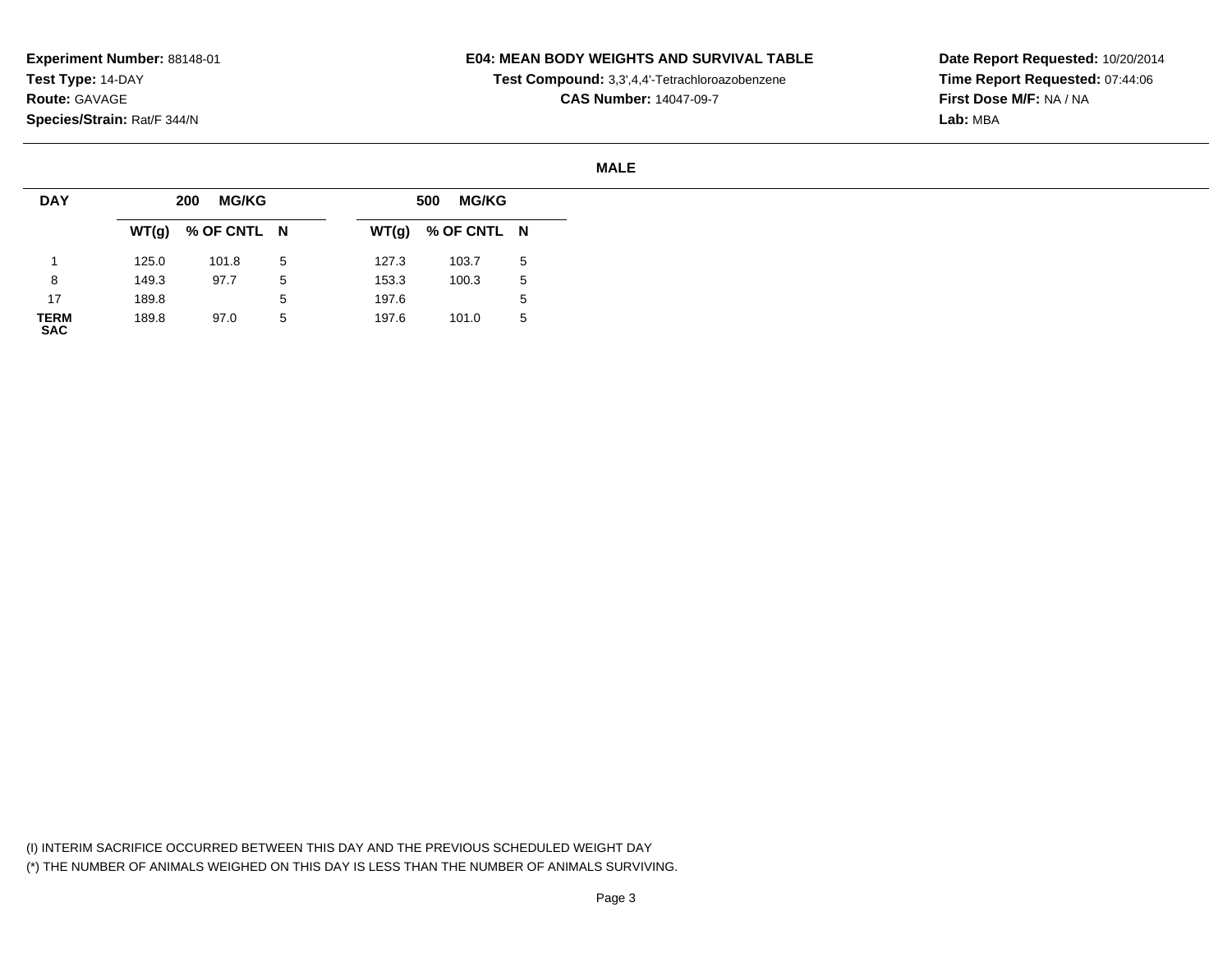## **E04: MEAN BODY WEIGHTS AND SURVIVAL TABLE**

**Test Compound:** 3,3',4,4'-Tetrachloroazobenzene**CAS Number:** 14047-09-7

\*\*\*END OF MALE DATA\*\*\*

**Date Report Requested:** 10/20/2014**Time Report Requested:** 07:44:06**First Dose M/F:** NA / NA**Lab:** MBA

(I) INTERIM SACRIFICE OCCURRED BETWEEN THIS DAY AND THE PREVIOUS SCHEDULED WEIGHT DAY(\*) THE NUMBER OF ANIMALS WEIGHED ON THIS DAY IS LESS THAN THE NUMBER OF ANIMALS SURVIVING.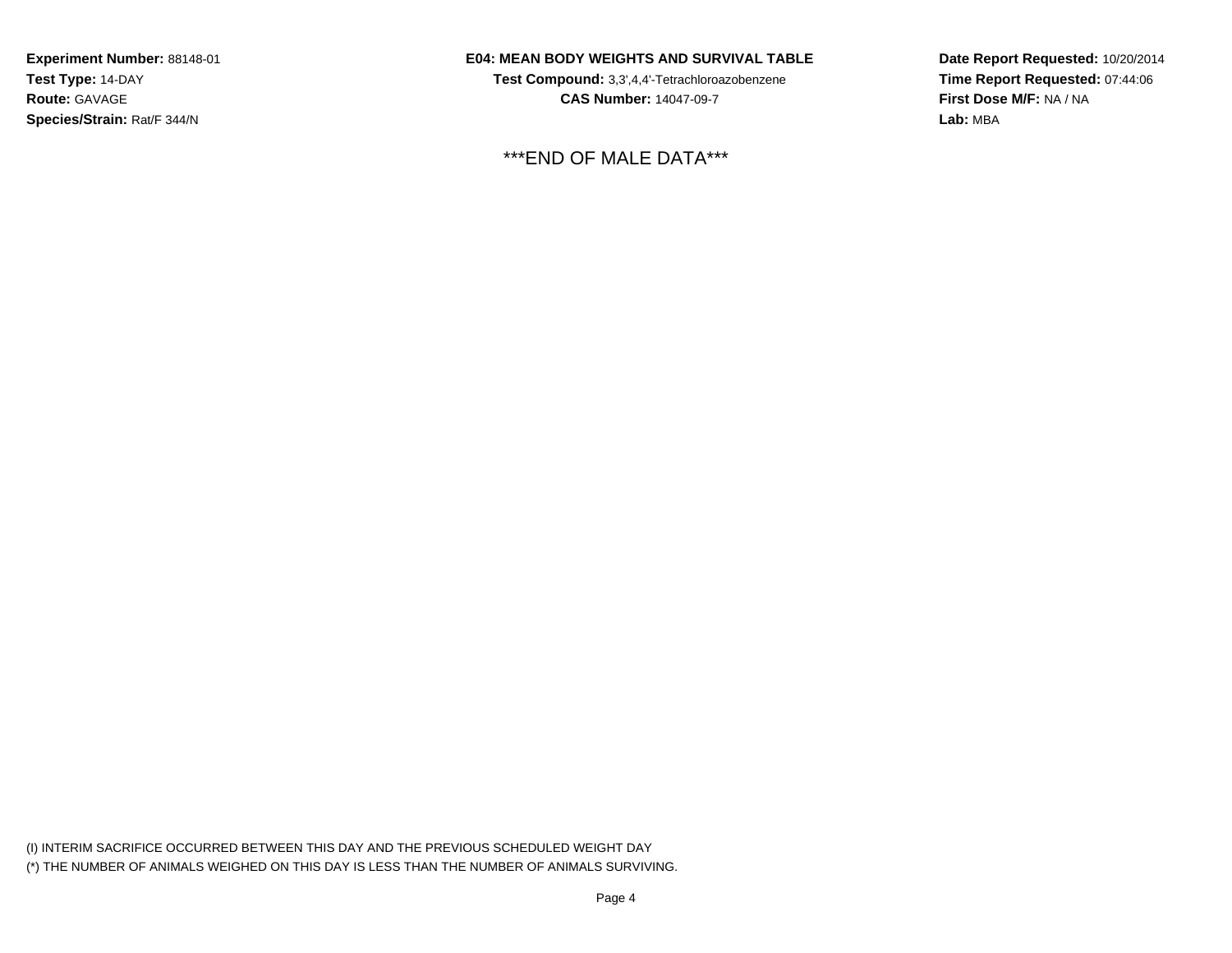### **E04: MEAN BODY WEIGHTS AND SURVIVAL TABLE**

**Test Compound:** 3,3',4,4'-Tetrachloroazobenzene

**CAS Number:** 14047-09-7

**Date Report Requested:** 10/20/2014**Time Report Requested:** 07:44:06**First Dose M/F:** NA / NA**Lab:** MBA

#### **FEMALE**

| <b>DAY</b>                | 0 MG/KG |   |       | <b>MG/KG</b><br>12.5 |             |       | 32 MG/KG    |    |       | 80 MG/KG            |   |
|---------------------------|---------|---|-------|----------------------|-------------|-------|-------------|----|-------|---------------------|---|
|                           | WT(g)   | N | WT(g) | % OF CNTL N          |             | WT(g) | % OF CNTL N |    |       | $WT(g)$ % OF CNTL N |   |
|                           | 104.0   | 5 | 101.8 | 97.9                 | $5^{\circ}$ | 101.4 | 97.5        | 5  | 100.9 | 97.0                | 5 |
| 8                         | 117.9   | 5 | 114.4 | 97.1                 | -5          | 113.5 | 96.3        | -5 | 116.5 | 98.8                | 5 |
| 17                        | 137.3   | 5 | 131.5 |                      | $5^{\circ}$ | 130.8 |             |    | 130.3 |                     | 5 |
| <b>TERM</b><br><b>SAC</b> | 137.3   | 5 | 131.5 | 95.8                 | 5           | 130.8 | 95.3        | 5  | 130.3 | 94.9                | 5 |

(I) INTERIM SACRIFICE OCCURRED BETWEEN THIS DAY AND THE PREVIOUS SCHEDULED WEIGHT DAY(\*) THE NUMBER OF ANIMALS WEIGHED ON THIS DAY IS LESS THAN THE NUMBER OF ANIMALS SURVIVING.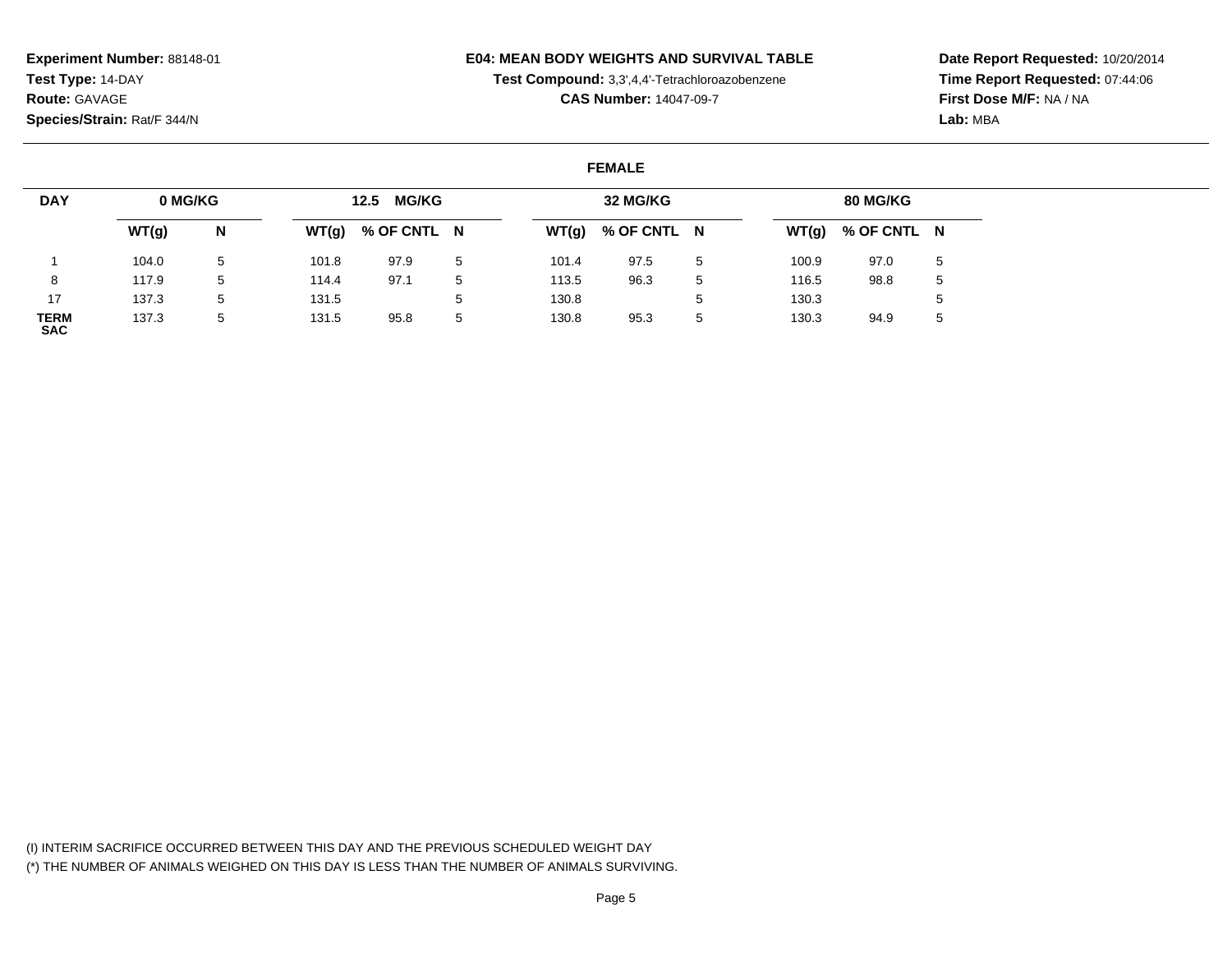### **E04: MEAN BODY WEIGHTS AND SURVIVAL TABLE**

**Test Compound:** 3,3',4,4'-Tetrachloroazobenzene

**CAS Number:** 14047-09-7

**Date Report Requested:** 10/20/2014**Time Report Requested:** 07:44:06**First Dose M/F:** NA / NA**Lab:** MBA

#### **FEMALE**

| <b>DAY</b>          |       | <b>MG/KG</b><br>200 |   |       | <b>MG/KG</b><br>500 |   |
|---------------------|-------|---------------------|---|-------|---------------------|---|
|                     |       | $WT(g)$ % OF CNTL N |   |       | $WT(g)$ % OF CNTL N |   |
|                     | 101.4 | 97.5                | 5 | 102.1 | 98.1                | 5 |
| 8                   | 112.6 | 95.5                | 5 | 116.8 | 99.1                | 5 |
| 17                  | 131.2 |                     | 5 | 134.0 |                     | ა |
| <b>TERM<br/>SAC</b> | 131.2 | 95.6                | 5 | 134.0 | 97.6                | 5 |